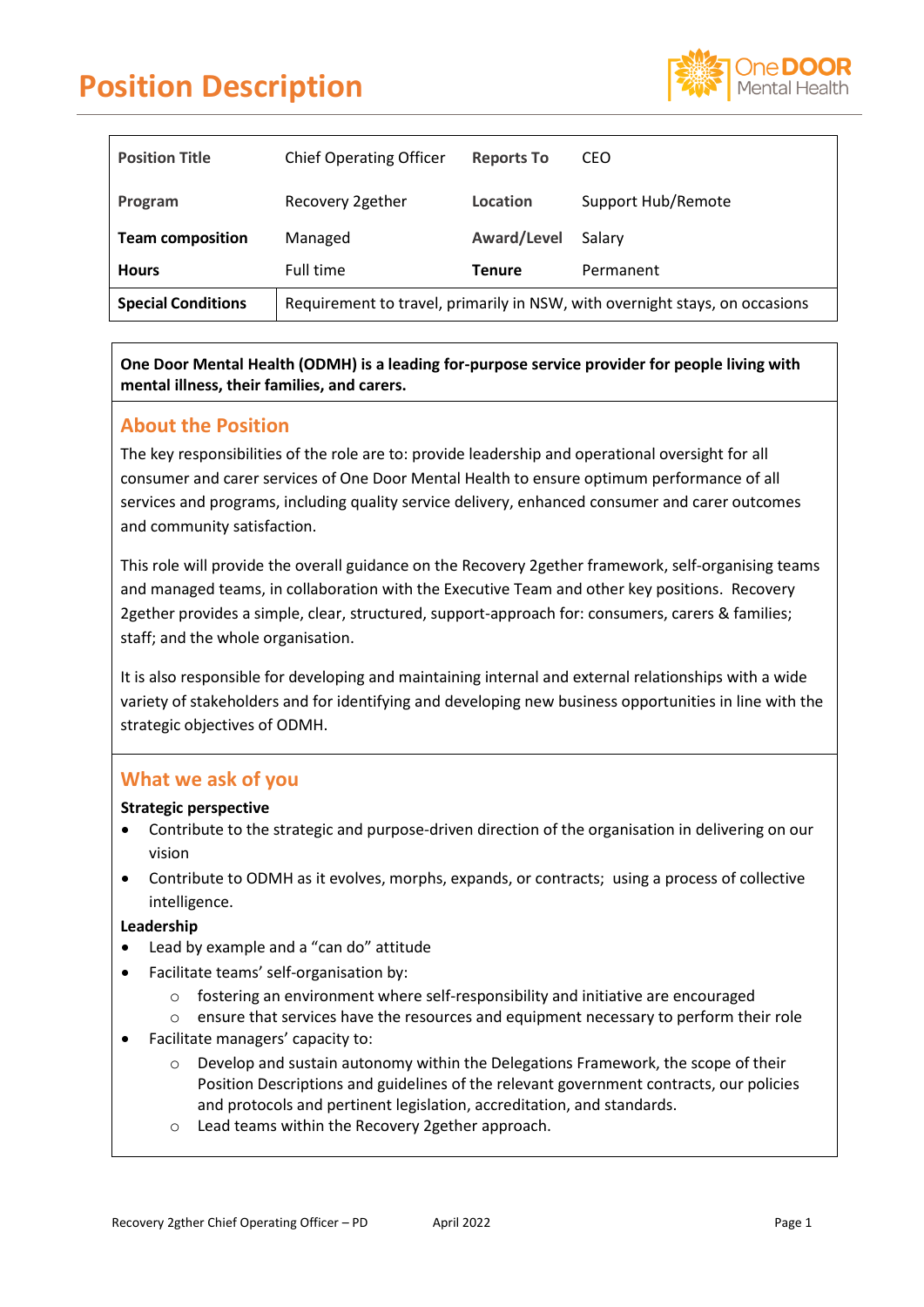

- Provide leadership to operations and performance of all service delivery programs to deliver funding body KPIs, Organisational Strategic Goals, budget targets, and organisational policy requirements through activities including but not limited to;
	- o Direct line management and support to direct reports within portfolio
	- o Manage financial performance and achievement of programbudgets
	- $\circ$  Provision of support and guidance to direct reports in relation to management and resolution of any consumers, staff or programissues
	- o Provide relevant preparation for Accreditation to the NDIS Quality and Safeguards Commission and the National Mental Health Standards.

#### **People Focused**

- Provide coaching and mentoring to direct reports to meet strategic and performance goals
- Implement the ethos and operating principles of self-organising and managed teams to:
	- $\circ$  problem solve and find solutions within the legislative and other frameworks in which the team works
	- o manage risk and ensure safe working environments and continuous quality improvement practices
	- o pro-actively identify any issues that are likely to cause conflicts or problems
	- o resolve conflicts
- Facilitate practice reflection to encourage learning and development in supporting clients
- Provide verbal and written feedback to the team about self-organising, continuous learning and wellbeing to support the team's development
- Nurture a values-based culture of hope and recovery in the workplace.
- Care for the safety of self and others in the work environment.

#### **Business Development**

- Oversight reporting, training and management of clinical, consumer and service risk
- Analyse service-related performance data and outcomes measures and develop and drive
- strategies to increase, performance, effectiveness and efficiencies and service user satisfaction
- Achieve internal and contracted KPIs for programs
- Contribute to the development of tenders, business plans and expressions of interests with high level written and data analysis skills

#### **External Relationship Management**

- Develop and mainten relationships with funding bodies and external partners to support provision of service within portfolio
- Identify new business opportunities within current and future geographic areas and development of partnerships

#### **Implement New Programs**

• Oversight & Manage implementation for any new programs acquired within the portfolio. This may include, but is not limited to; Implementation plan development, Policy development, Recruitment activities, capital works activities

### **Your skills and experience**

- Actively promote and demonstrate ODMH [values](https://www.onedoor.org.au/)
- Extensive knowledge of purpose-driven organisations and self-organising teams and personal commitment to same.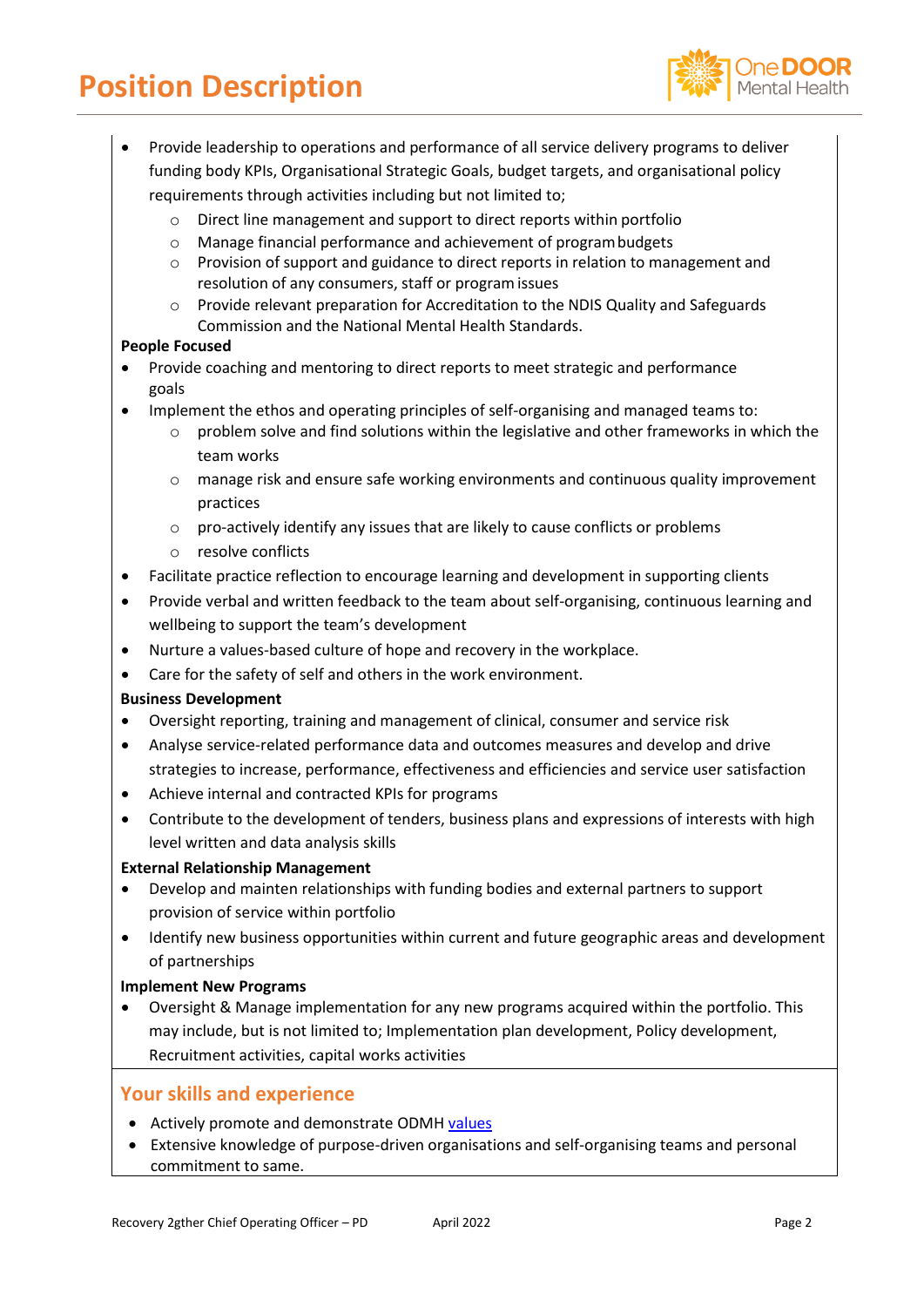

- Relevant Tertiary Qualifications in related discipline
- Extensive senior management experience in Health, Social & Community Services
- Strong leadership, interpersonal and influencing skills to manage and develop internal and external stakeholders to achieve goals and objectives
- High level self-direction and organisational skills including the ability to provide the oversight for self-organising teams
- Strong business, conceptual, analytical and problem-solving skills & excellent decision-making skills
- Understanding of risk management, relevant regulatory environment and general business principles
- Excellent written, verbal and interpersonal communication skills
- The ability to develop plans and proactively achieve implementation within set timeframes
- Management of contracts and related processes
- Excellent knowledge of the NDIS and/or client-centred funding models
- Knowledge of government policies, contracting and tendering
- Financial management skills, including a demonstrated capacity to manage to numerous budgets
- Experience working within the dynamics of large, complex organisations including knowledge of contemporary management principles and practices, and change managementprocesses.